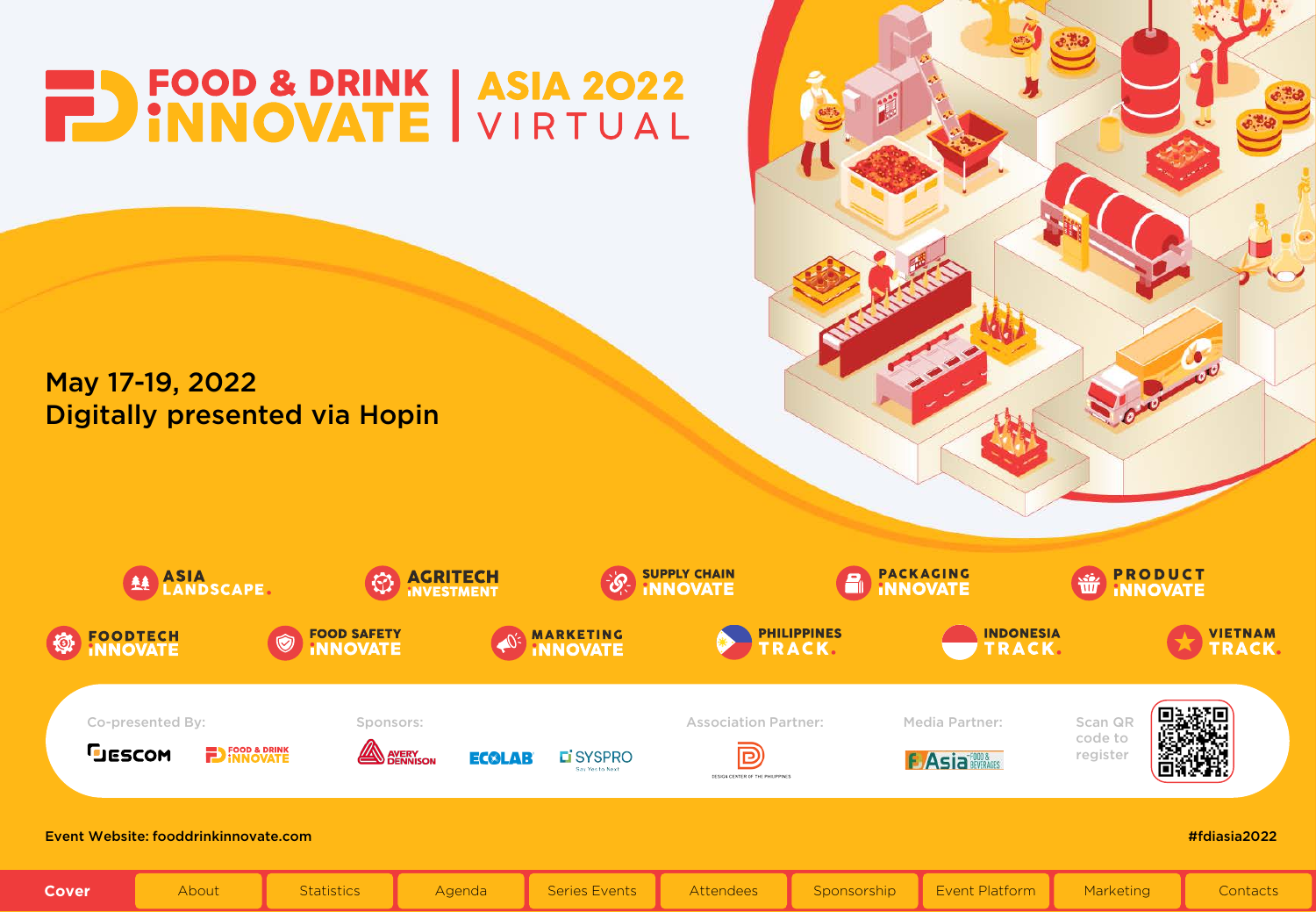## <span id="page-1-0"></span>**PD** FOOD & DRINK May 17 Day 1 (Singapore Time)

## ASIA ASIA

|                                    | <b>ASIA</b><br>奉奉<br><b>INDSCAPE.</b>                                                                                                                                                                                                                                                                                                                                                                                                                                                                                                                                                                              |                   | <b>SUPPLY CHAIN</b><br>$\mathcal{S}$<br><b>INNOVATE</b>                                                                                                                                                                                                                                                                                                                                                                                                                                                                                                                                                                                                               |
|------------------------------------|--------------------------------------------------------------------------------------------------------------------------------------------------------------------------------------------------------------------------------------------------------------------------------------------------------------------------------------------------------------------------------------------------------------------------------------------------------------------------------------------------------------------------------------------------------------------------------------------------------------------|-------------------|-----------------------------------------------------------------------------------------------------------------------------------------------------------------------------------------------------------------------------------------------------------------------------------------------------------------------------------------------------------------------------------------------------------------------------------------------------------------------------------------------------------------------------------------------------------------------------------------------------------------------------------------------------------------------|
| 09:10-<br>09:30<br>09:30-<br>09:55 | Keynote: The Art and Science of Data<br>Speaker: Siddharth Pathak, Head of Consumer and Retail Practice at Kearney<br>Keynote: Agflatiion: How to Keep Low in the New High<br>Speaker:                                                                                                                                                                                                                                                                                                                                                                                                                             | 14:00-<br>14:30   | Keynote: What's Eating Your Margins? How to Eliminate Hidden Costs that Are Shrinking Your Profits?<br>With rising inventory costs, supply chain bottlenecks, and food safety regulations, sustaining profitable growth has never been more<br>critical to your manufacturing and distribution business.<br>Speaker<br>Sridharan Arumugam, Vice President at Jakes Mantle, Sales Excellence Executive at SYSPRO<br>SYSPRO Asia<br>Corporate                                                                                                                                                                                                                           |
|                                    | JY Chow, Agrifood & Retail Sector Coverage Lead, Asia & Oceania at Mizuho Bank                                                                                                                                                                                                                                                                                                                                                                                                                                                                                                                                     | 14:30-<br>15:10   | Panel: How Does the Best Supply Chain Look Like in Food & Drink Industry 2022?<br>Food & drink market demand has changed very quickly. In 2022, most food & drinks company are navigating to be successful in 2                                                                                                                                                                                                                                                                                                                                                                                                                                                       |
| 09:55-<br>10:15                    | Keynote: Aligning Performance with Purpose<br>- Why reputation and purpose matters more than ever - changing customer,<br>stakeholder and investor expectations.<br>- Purpose done well - and badly<br>- Practical advice for businesses on how to adapt<br>Speaker: Jules Norton Selzer, Corporate Relations Director Diageo Moët Hennessy Thailand                                                                                                                                                                                                                                                               |                   | sides 1) traditional, pre-pandemic demand 2) new normal, post-pandemic demand. It is interesting to bring out diverse supply chain<br>perspective from upstream (food & drinks ingredients supplier) to downstream (finished goods - closer to consumers). Discuss about<br>the key discussion points below.<br>1. What is the current supply chain challenges? What is the changes you face in 2022<br>supply chain & future trends?<br>2. How do you navigate to improve your supply chain capability?<br>3. What is the best in class supply chain look like in your business?<br>4. What will be your key priorities, investments, focus to deliver by 2022-2023? |
|                                    | <b>ACRITECH</b><br>'NNOVATE                                                                                                                                                                                                                                                                                                                                                                                                                                                                                                                                                                                        |                   | Moderator: Sarot Kunnawoottiphorn, Asia Supply Chain Development Lead at Mars<br>Panelists:                                                                                                                                                                                                                                                                                                                                                                                                                                                                                                                                                                           |
| $10:15-$<br>10:40                  | Keynote: Vertical Farming - CEA, Urban farming<br>Agriculture faces a lot of challenges and Climate Change makes it even worse. Due to floods, desertification and extreme weather<br>conditions that occur, we have to come up with new ways of producing food to tackle these challenges and Vertical Farming is one of these.<br>Producing food locally in our cities can play a significant role where more people will inhabit in urban areas in the upcoming years. Vertical<br>Farming is the process which produce more vegetables in less space, with less water usage and zero chemicals in Urban Areas. |                   | Yemima Aprilia, VP Supply Chain at Wahyoo<br>Damrong Darasakd, Operation Director, Food Project Siam<br>Marietta Feliciano, Manufacturing Director at Friesland Campina                                                                                                                                                                                                                                                                                                                                                                                                                                                                                               |
|                                    | -Challenges that agriculture faces<br>-What is Controlled Environment Agriculture (CEA), Vertical farming and Urban farming<br>-Advantages of Vertical farming (less space, less water usage, zero pesticides, higher yields)<br>-Benefits to food safety, supply chain, reduction of Greenhouse gas emissions<br>Speaker: Henry Gordon - Smith, Founder & CEO at Agritecture                                                                                                                                                                                                                                      | $15:10-$<br>15:35 | Keynote: Journey to Net Zero<br><b>Discussion Points:</b><br>1. What is "Net Zero" or Carbon neutrality?<br>2. What are the steps in the journey to net zero?<br>3. What are circular supply chains?<br>4. How does one go about performance management in sustainability?<br>5. A few case studies to illustrate the journey                                                                                                                                                                                                                                                                                                                                         |
| 10:40-                             | Keynote: A Record-breaking Year for Agrifoodtech Investment Worldwide                                                                                                                                                                                                                                                                                                                                                                                                                                                                                                                                              |                   | Speaker: Indranil Sen, Director - Global Operations at Accenture                                                                                                                                                                                                                                                                                                                                                                                                                                                                                                                                                                                                      |
| 11:00                              | Agrifoodtech startups secured a record-breaking \$52 billion in funding during 2021 - almost double the<br>total raised the previous year. In this session, Jack will share insights from the latest edition of AgFunder's highly anticipated annual<br>Agrifoodtech Investment Report and explore:                                                                                                                                                                                                                                                                                                                |                   | <b>PACKAGING</b><br><b>INNOVATE</b>                                                                                                                                                                                                                                                                                                                                                                                                                                                                                                                                                                                                                                   |
|                                    | - Why VCs and other investors are putting more and more money into agtech and foodtech<br>- Which sectors are attracting the most investment<br>- How agtech and foodtech can contribute towards a climate-resilient future<br>Speaker: Jack Ellis, Media & Research Lead at AgFunder; Deputy Editor at AFN                                                                                                                                                                                                                                                                                                        | 15:35-<br>16:05   | Keynote: Packaging Trends, Sustainable Labels, and Digital Solutions for Food and Beverage Market<br>The food and beverage landscape in the labeling and packaging industry in ASEAN has significantly evolved. The need of consumers<br>has pushed industries to be more innovative and sustainable. Avery Dennison is a global materials science company that specializes<br>in the design and manufacture of a wide variety of labeling and functional materials. In this session, learn about the key trends in<br>Food and Beverage and various pressure-sensitive labeling solutions from sustainable packaging to various innovative solutions.                |
| 11:00-<br>11:25                    | Keynote: Agri Tech Trends in Asia<br>Speaker: Prof Matthew Tan, Chief Executive Officer - Asia at Assentoft Aqua Asia                                                                                                                                                                                                                                                                                                                                                                                                                                                                                              |                   |                                                                                                                                                                                                                                                                                                                                                                                                                                                                                                                                                                                                                                                                       |
| $11:25-$<br>11:50                  | Keynote: Indoor Farming in South East Asia - Landscape and Opportunities<br><b>Key Discussions:</b><br>1. Indoor Farming and What the Technology Entails<br>2. Technological Maturity, Limitations and Possibilities                                                                                                                                                                                                                                                                                                                                                                                               |                   | Speakers:<br>Kejin Zhang, Segment Manager, ASEAN Kelvin Tan, Senior Business Development Manager, RFID<br>at Avery Dennison<br>at Avery Dennison                                                                                                                                                                                                                                                                                                                                                                                                                                                                                                                      |
|                                    | 3. Best Use Cases for the Technology<br>4. The Malaysian Market and It's Needs<br>5. Indoor Farming in SEA - Utility & Growth<br>Speaker: Shawn Ng, Co-Founder at Future Farms                                                                                                                                                                                                                                                                                                                                                                                                                                     | 16:05-<br>16:30   | Keynote: Sustainable Packaging: from a Global Perspective<br>Speaker:<br>Nerida Kelton, Vice President, Sustainability & Save Food Packaging at<br>World Packaging Organisation (WPO)                                                                                                                                                                                                                                                                                                                                                                                                                                                                                 |
|                                    |                                                                                                                                                                                                                                                                                                                                                                                                                                                                                                                                                                                                                    |                   |                                                                                                                                                                                                                                                                                                                                                                                                                                                                                                                                                                                                                                                                       |

| <b>Cover Cover</b> |  |  | About <b>I</b> Statistics <b>Agenda</b> Series Events Attendees Sponsorship Event Platform Marketing Contacts |  |  |  |  |  |  |
|--------------------|--|--|---------------------------------------------------------------------------------------------------------------|--|--|--|--|--|--|
|--------------------|--|--|---------------------------------------------------------------------------------------------------------------|--|--|--|--|--|--|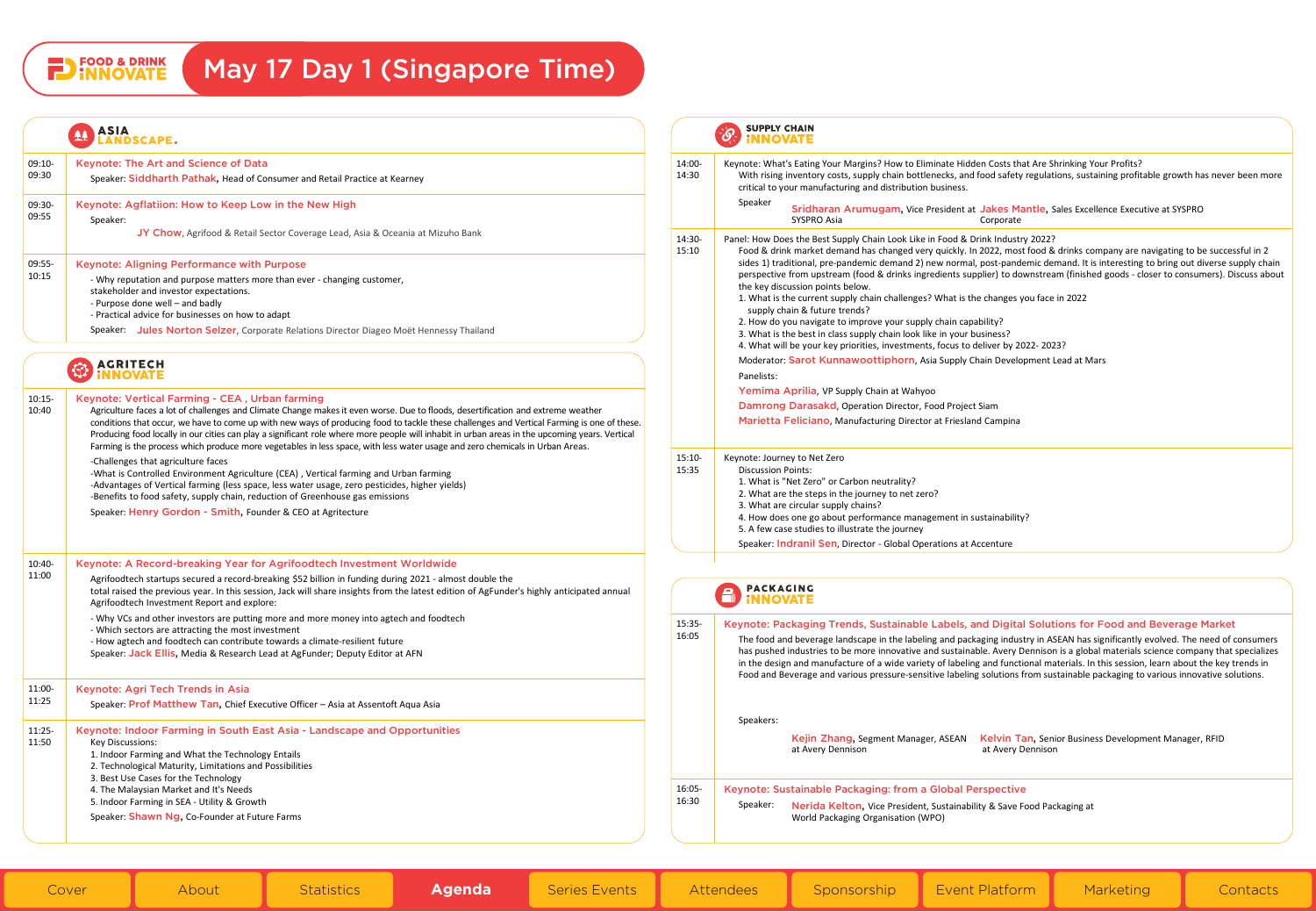## <span id="page-2-0"></span>**PD** FOOD & DRINK

## May 18 Day 2 (Singapore Time)

#### **PRODUCT** Ŵ **INNOVATE**

| $09:50-$<br>10:20 | Keynote: It's Got to be Functional to be a Beyerage?<br>As consumers are becoming more demanding in their wants and needs the products of yesterday need to be reframed, re-developed<br>and re-invigorated for the consumers of tomorrow and making them functional is one way to meet the new demands of your target<br>market.<br>Speaker: Simon Hague, Director, Tea, Coffee, Cocoa & Functional Beverage at Kerry Group                                                                                                                                                                                              |
|-------------------|---------------------------------------------------------------------------------------------------------------------------------------------------------------------------------------------------------------------------------------------------------------------------------------------------------------------------------------------------------------------------------------------------------------------------------------------------------------------------------------------------------------------------------------------------------------------------------------------------------------------------|
| $10:20-$<br>10:50 | Keynote: Innovating with Purpose and Pace<br>Stronger coupling of Innovation with Organisation's Purpose can be a more liberating experience - driving high quality of ideation,<br>willingness to experiment, and ability to fail-fast to win-faster! Consumer centricity in everything we do, is helping speed up product<br>designs and pivoting when needed. This talk covers two case studies where the cross functional Innovation teams made deliberate<br>choices for Purpose and Pace - to drive overall growth for the brand.<br>Speaker: Krishna Mohan Suri, Chief R&D Officer at Universal Robina Corporation |
| $10:50-$<br>11:15 | Keynote: The Halal Opportunity in the World<br>Speaker: Ronnie Faizal Tan, Founder and Managing Director at Rekz Connects                                                                                                                                                                                                                                                                                                                                                                                                                                                                                                 |
| $11:15-$<br>12:00 | <b>Panel: Market Updates on Alternative Protein</b><br>Moderator: Darren Leong, Associate at Vis Vires New Protein<br>Panelist:<br>Gautam Godhwani, Managing Partner at Good Startup<br>Kelvin Ng, Senior Adviser at Green Bridge Partners<br>Aaron Chua, CEO at Fisheroo<br>Christopher McCallum, Chief Operating and Finance Officer at Fable Food                                                                                                                                                                                                                                                                      |
|                   |                                                                                                                                                                                                                                                                                                                                                                                                                                                                                                                                                                                                                           |

#### **FOODTECH**  $\bullet$ ¦NNOVATE

#### 12:00- Keynote: Use of AI in F&B Research and Innovation

12:25 A Brief introduction on in on new developments on use of Artificial Intelligence and Advance Technologies at the interphase of food science and engineering and food chemistry and biochemistry, food microbiology, material science, nutrition , Food characterization, Food Biotechnology, Food Process Design and Engineering etc.

Speaker: Dr. Saurabh Katiyar, Deputy Director - Research and Development at CP Group

#### 12:25- Keynote: Annual Investment Trends in Agrifoodtech

 $12.45$ Venture capital investment into the global Agtech and Foodtech sectors hit a record \$51.7 billion in 2021, an increase of 85% from the year earlier. In this presentation, John Friedman - Executive Director of AgFunder Asia and GROW Accelerator - will present key takeaways from AgFunder's annual investment report, providing insight into areas of interest and investment trends across the sector.

Speaker: John Friedman, Executive Director at AgFunder Asia & GROW Accelerator

## **FOOD SAFETY** Q **INNOVATE** 14:00- Keynote: Eating Our Way to A Better Future 14:30 Jason will elaborate on Why food safety can help companies meet their overall sustainability ambitions. Speaker: Jason Chow, Corporate Accounts Regional Head, Food & Beverage Ap Multi-Market & Country Manager at Malaysia Ecolab 14:30- Rising through the Challenges in Food Safety at the time of Pandemic 15:00 Discussion on the major challenges to food safety in food and beverage manufacturing, and the key strategies to emerge in the new normal. Speaker: Ferdinand Padilla, Technical Services & Food Safety Manager at Universal Robina Corporation



#### 15:00- Keynote: The Importance of Ingredient Claims in Asia 2022

Ingredient-led claims have become increasingly influential on consumer purchasing habits over the past couple of years. This is due to consumers becoming more proactive as they actively look to adopt a holistic health approach to wellness. Consumers are also becoming more educated about new ingredients and the benefits they may possess, leading to an increased demand for new ingredient innovations. This presentation will explore the ingredients and claims which are important to consumers across a number of different food and beverage categories.

Speaker:

15:20

Will Cowling, Marketing Manager at FMCG Gurus

#### 15:20- 15:45 Keynote: How Authenticity Can Add Value to Your Brand? Mark will discuss 2 special projects launched in 2020 and 2021 which went beyond product promotion and awareness, but instead focused on communicating our deeper mission and vision.

Speaker: Mark Bain, Creative Director at Pizza 4P's

#### 15:45- 16:30 Panel: Marketing amidst Digital Transformation Age: how to maintain value to your customers? Moderator: Parth Patel, Experienced Sales & Marketing Leader at Ex- J&J, DuPont, Kerry Panelist: Mukesh Patnaik, General Manager, Marketing - B2C Foods at Olam

## Lluis Ferre Nadal, Head of International Business at Boonrawd Brewery Raushida Vasaiwala, General Manager, APAC at Celtra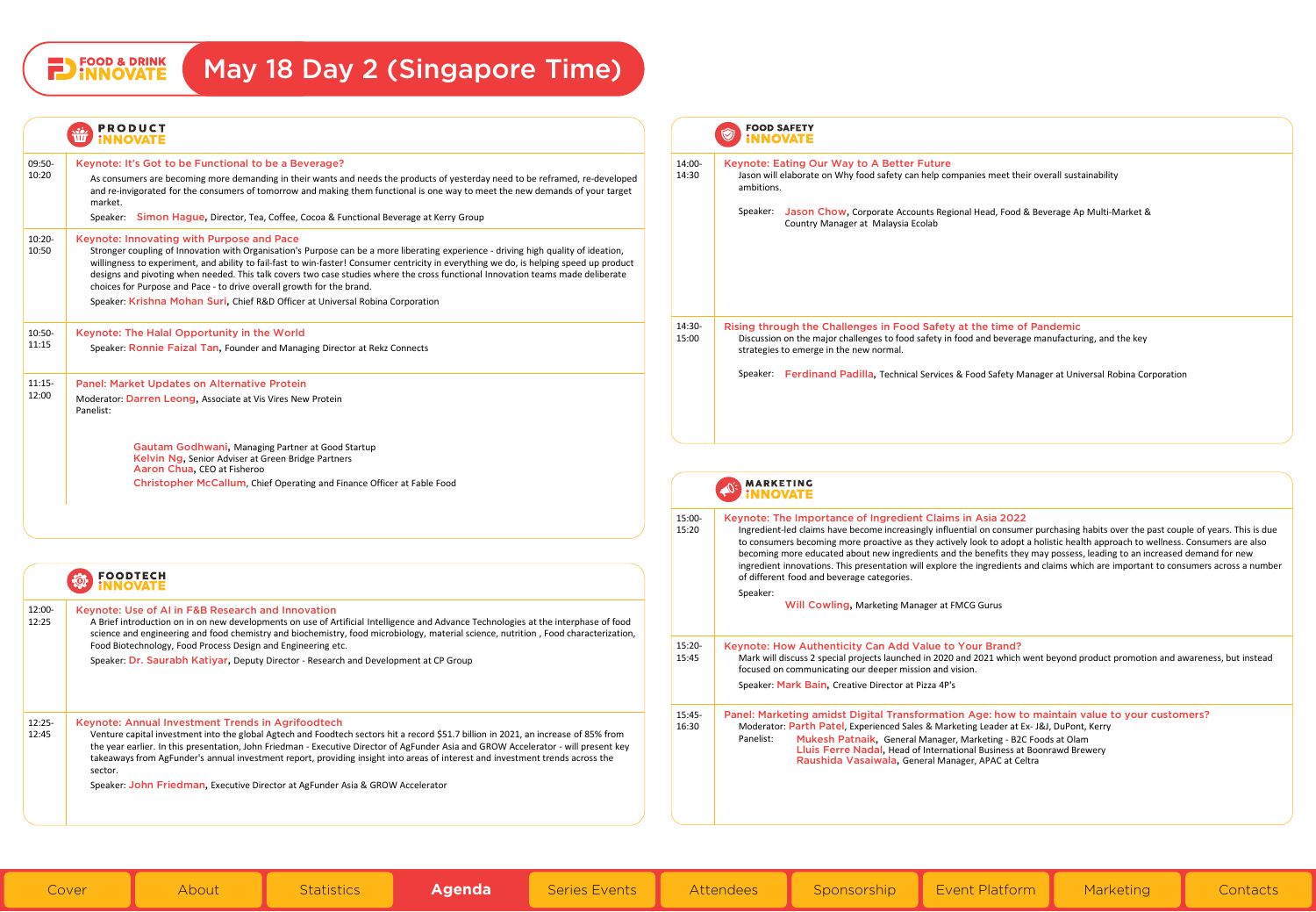# **PD** FOOD & DRINK

# May 19 Day 3 (Singapore Time)

| 09:00-<br>09:25   | <b>Keynote: TBC</b>                                                                                                                                                                                                                                                                                                                                                                                                                                                                                                                                                                                                                                                                                                                                                  |
|-------------------|----------------------------------------------------------------------------------------------------------------------------------------------------------------------------------------------------------------------------------------------------------------------------------------------------------------------------------------------------------------------------------------------------------------------------------------------------------------------------------------------------------------------------------------------------------------------------------------------------------------------------------------------------------------------------------------------------------------------------------------------------------------------|
|                   | Speaker: Design Center of Philippines                                                                                                                                                                                                                                                                                                                                                                                                                                                                                                                                                                                                                                                                                                                                |
| 09:25-<br>09:50   | Keynote: Connected Action for Future Food Solution: A closer look into nutrition-sensitive and sustainable<br>local farming                                                                                                                                                                                                                                                                                                                                                                                                                                                                                                                                                                                                                                          |
|                   | Abstract: Globalization has changed our ways of producing food. Considering the rise of the world population to an estimated 10<br>billion people by 2050, we need to produce more using fewer resources to meet society's food supply needs in the present without<br>compromising the needs of future generations.                                                                                                                                                                                                                                                                                                                                                                                                                                                 |
|                   | This will require restructuring of the Food System. From industry-driven food production, there is considerable attention on<br>promoting locally grown food. Shall we revert to local farms for food? Is local foods key to feeding the future?                                                                                                                                                                                                                                                                                                                                                                                                                                                                                                                     |
|                   | This presentation will attempt to unfold the meaning of sustainability of the food system at the local level and its impact on livelihood<br>and interaction among community members, as well as the recognition of how local food production, by becoming nutrition-<br>sensitive, can become a pathway to improved health and nutrition outcomes for the benefit of the people of all ages at present and<br>in the next generations to come.                                                                                                                                                                                                                                                                                                                      |
|                   | Speaker:<br>Imelda Angeles-Agdeppa, Director IV and Scientist II at Food and Nutrition Research Institute                                                                                                                                                                                                                                                                                                                                                                                                                                                                                                                                                                                                                                                            |
| 09:50-            | Keynote: Alternative Proteins and Future Food Trends in the Philippines                                                                                                                                                                                                                                                                                                                                                                                                                                                                                                                                                                                                                                                                                              |
| 10:15             | Speaker: Stephen Co, Co Founder & CEO at WTH Foods                                                                                                                                                                                                                                                                                                                                                                                                                                                                                                                                                                                                                                                                                                                   |
|                   | <b>INDONESIA</b><br>TRACK.<br>Keynote: Key Market Trends in Indonesia<br>Trends are emerging and evolving, driving continues innovation in food and beverages industries. Many factors like pandemic can                                                                                                                                                                                                                                                                                                                                                                                                                                                                                                                                                             |
|                   | somehow impact how, what, where and why consumers eat and drink. In this session, we are going to focus on key trends that<br>shapes current Indonesian market.                                                                                                                                                                                                                                                                                                                                                                                                                                                                                                                                                                                                      |
| $10:15-$<br>10:40 | Speaker: Fellicia Kristiant, Insights & Innovation Analyst at Innova Market Insights                                                                                                                                                                                                                                                                                                                                                                                                                                                                                                                                                                                                                                                                                 |
| 10:40-<br>11:20   | Panel: The Rise of Local Farming / Farming 2.0 - Feeding The Hungry with a Sustainable Approach<br>With the increasing demand for more wholesome organic food, the rise of local/small-scale farming<br>that adopts sustainability farming practices in Indonesia also has raised. The past 24 months of the Pandemic<br>that has been giving a significant impact on the logistic and supply chain system in the food industry caused<br>limitation in access or supply of various food commodities, especially fresh produce. People that lost their jobs and main income<br>moved back to their home village in purpose to save living expenses, in addition, they start to grow their own food to provide for the<br>whole family yet then grown to also covered |
|                   | Keypoints:<br>1. Local farming - the background factor, why? is it a business opportunity? increasing demand? individual awareness?<br>2. Challenges in farming practice? supply challenges and dive into the market that is ""not yet"" ready with the price gap (in<br>comparison with fresh produce came from conventional farming practice)<br>3. Opportunity due to Pandemic? exploring sales and market opportunity via e-commerce?                                                                                                                                                                                                                                                                                                                            |
|                   | 4. How about practice on sustainable livestock and poultry and fisheries? The market size and the opportunity in the future?"<br>Moderator: Tassa Agustriana, Founder at Thrive Food Consulting                                                                                                                                                                                                                                                                                                                                                                                                                                                                                                                                                                      |
|                   | Panelists:                                                                                                                                                                                                                                                                                                                                                                                                                                                                                                                                                                                                                                                                                                                                                           |
|                   | Ramadani Prasetya, Chief Operating Officer at Island Organics                                                                                                                                                                                                                                                                                                                                                                                                                                                                                                                                                                                                                                                                                                        |
|                   | Fitrian Ardiansyah, Country Director for Indonesia and Malaysia at IDH - The Sustainable Trade<br>Insan Syafaat, Executive Director at Partnership for Indonesia's Sustainable Agriculture (PISAgro)                                                                                                                                                                                                                                                                                                                                                                                                                                                                                                                                                                 |

### **VIETNAM TRACK.**

#### 11:40- \*Vietnam

- 12:00 Keynote: A Look At Food Regulations In Vietnam
	- Discussion Points:
	- Food declaration requirements; - Food labelling requirements;
	- Requirements for foods with new ingredients.
	-

Speaker: Hien Thi Thu Vu, Head of Regulatory Affairs and Manager of Legal Division of Patent Department at Tilleke & Gibbins